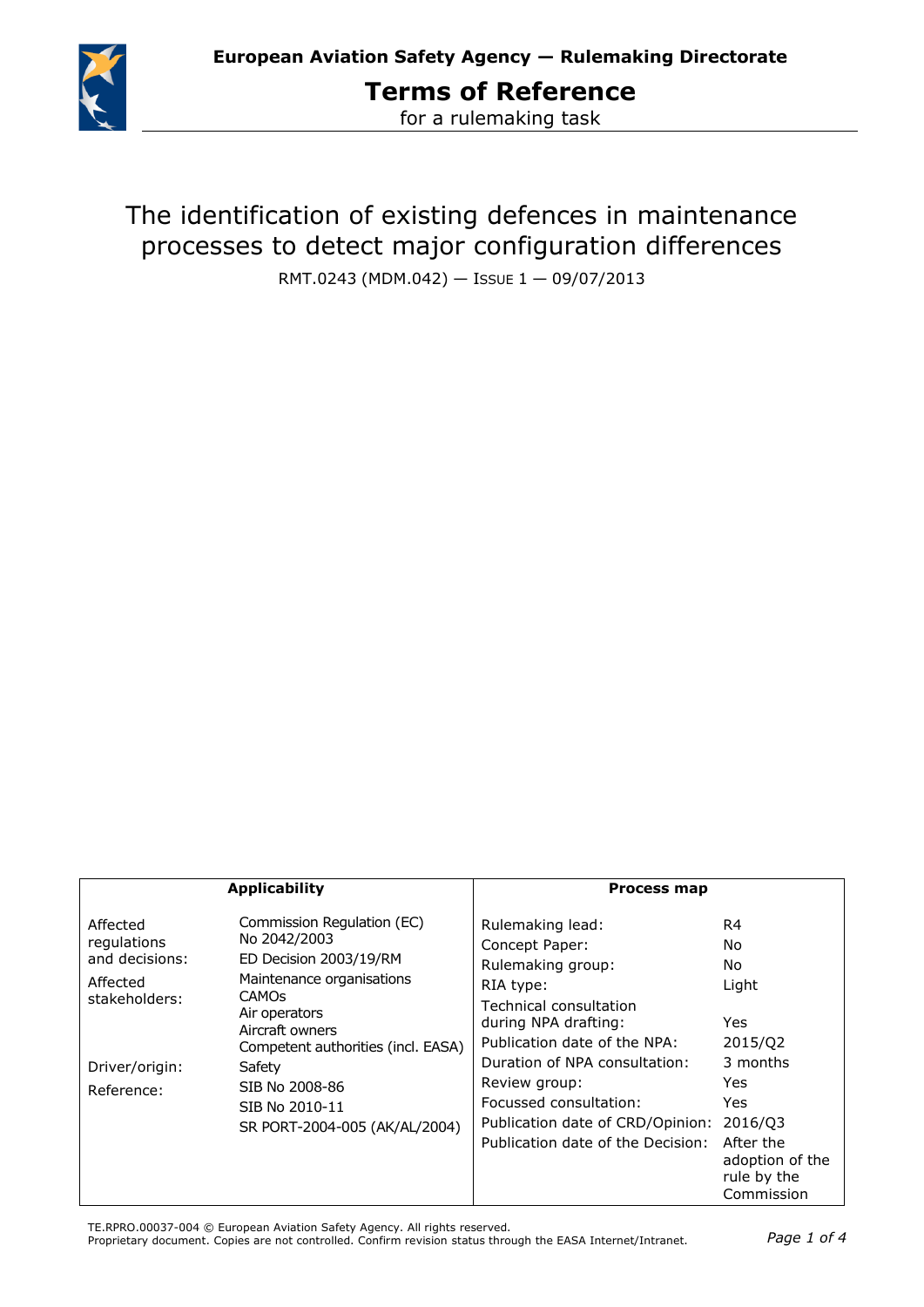# **1. Issue and reasoning for regulatory change**

The continuous control of the aircraft configuration requires not only the identification by the owner/operator/CAMO of the initial configuration and of any changes introduced afterwards, but also the proper exchange of information about the current configuration status. This exchange has to take place between the owner/operator/CAMO and the person/organisation performing maintenance.

Reports of incidents/accidents show that some operators/owners may have different interpretations of what the continuous control of configuration of an aircraft should be with regard to:

- the original design definition (including the cabin lay-out);
- the status of modifications; and
- the installation of components on the particular aircraft, engine, or propeller.

Some accidents and incidents occurred which have been linked to errors and misunderstandings with regard to the eligibility of components installed on the aircraft (Part Number, SB, AD, modification status, etc.)

These errors and misunderstandings have led to hazardous situations which in some cases resulted in serious or even catastrophic events, such as:

- All engines-out landing due to fuel exhaustion (Air Transat, Airbus A330-243 marks C-GITS at Lajes, Azores, Portugal) – the final report '22/ACCID/GPIAA/2001' issued by Aviation Accidents Prevention and Investigation Department of Portugal on 18 October 2004.
- Accident involving ATR 72 aircraft marks TS-LBB ditching off the coast of Cappo Gallo (Palermo-Sicily) issued by ANSV – Agenzia Nationale per la Siccurezza del Volo, Italy on 04 December 2007.

Safety Recommendations AK/2004 and AL/2004 (SR PORT-2004-005) have been addressed to the European Aviation Safety Agency in the final report '22/ACCID/GPIAA/2001' issued by Aviation Accidents Prevention and Investigation Department of Portugal on 18 October 2004.

SR AK/AL/2004: *'It is recommended that Transport Canada, DGAC-France, CAA-UK, as well as the EASA and CAAs of other states responsible for the manufacture of aircraft and major components:*

*- Review applicable airworthiness regulations and standards, as well as aircraft, engines and component maintenance manuals, to ensure that adequate defenses exist in the preinstallation, maintenance planning process to detect major configuration differences and to establish the required support resources for technicians responsible for the work* (AK/2004).

*- Review the adequacy of the current standards for identifying the configuration and modification status of major components to ensure that differences between major components of similar part numbers can be easily identified* (AL/2004).'

In addition, Safety Information Bulletins have already been issued by EASA to draw attention on such events:

- SIB 2008-86 related to 'Uncertified aircraft configuration' on A330, resulting in severe hard landing, and
- SIB 2010-11 related to 'Component Configuration Control' on ATR 72, resulting in a shortage of fuel in flight.

M.A.301, in point 6., identifies the accomplishment of the modifications as one of the continuing airworthiness management tasks to be performed by the owner/operator. Proper control of such modifications is required to maintain the compliance status of the aircraft.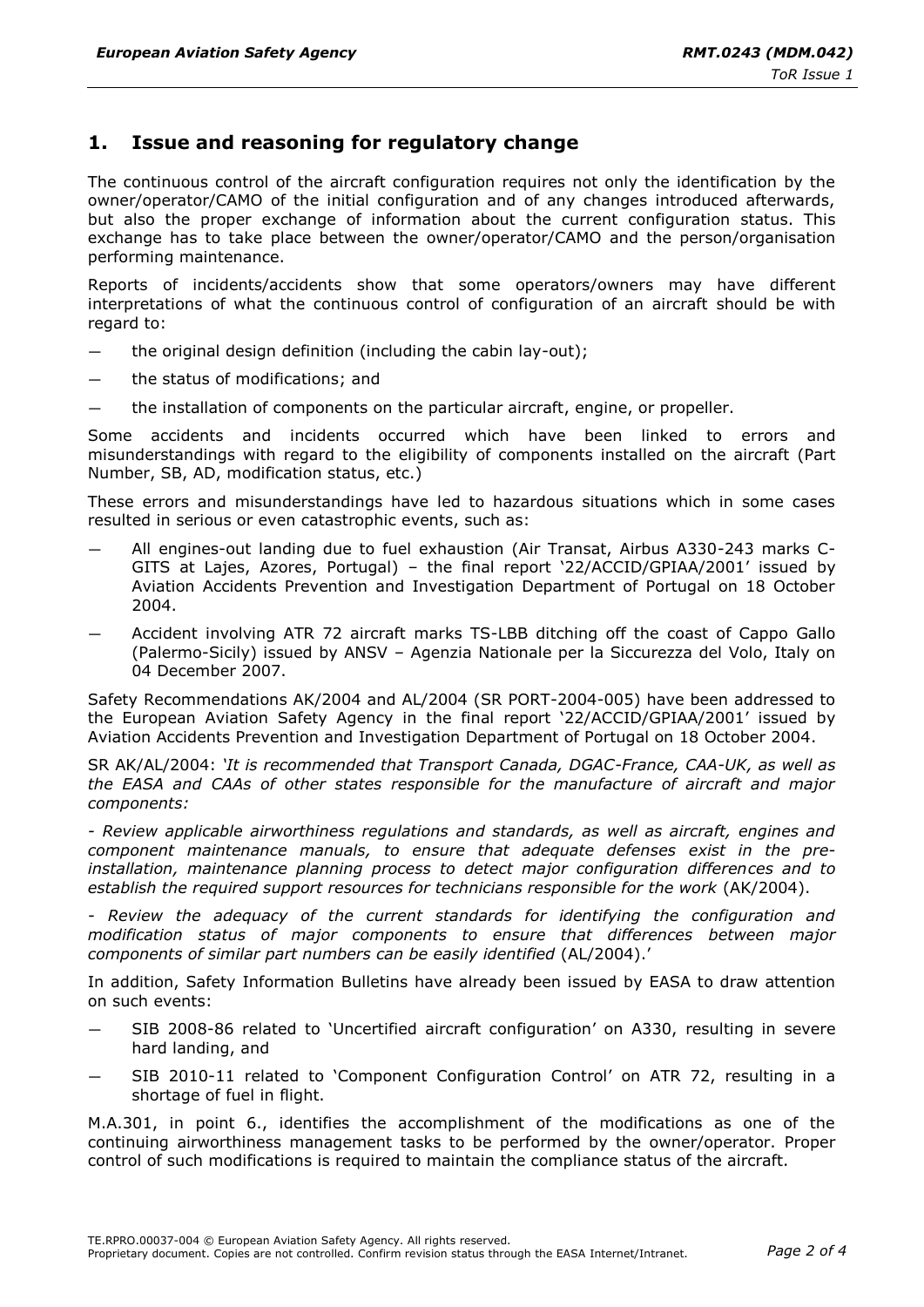For large aircraft and those used in commercial air transport (CAT), Part-M Subpart-G requires for every aircraft managed, that the CAMO carries out a certain number of continuing airworthiness management tasks. However, in Subpart-G, M.A.708, M.A.704, and in the Appendix related to the Continuing Airworthiness Management Exposition (CAME), the requirement to manage the continuing airworthiness of the aircraft does not state clearly that there should be a continuous control of the configuration of the aircraft which has to be taken into account during the maintenance actions carried out on the aircraft.

Part-M Subpart-E requires in M.A.501(b) that 'Prior to installation of a component on an aircraft the person or the approved maintenance organisation shall ensure that the particular component is eligible to be fitted when different modification and/or airworthiness directive configuration may be applicable'. Such responsibility is put on the maintenance organisation, while the control of the configuration of the aircraft is the responsibility of the operator/owner/CAMO.

A similar requirement is included in 145.A.42(b). This indicates that Part-M and Part-145 do not clearly allocate the responsibilities for these tasks between the CAMO and the maintenance organisation.

Moreover, the case of maintenance organisations for non-large aircraft not operated in CAT is also unclear, as M.A.608 in Subpart-F does not include any requirement for the control of components similar to what is defined in 145.A.42(b).

The accidents/incidents mentioned above and the doubts arising from the reading of the regulation show that there is some room for interpretation:

- An organisation approved in accordance with Subpart-G (the CAMO) is responsible for the configuration of the aircraft and it seems that its control is not always properly carried out.
- The maintenance organisations should verify the eligibility of the component before installation, but this sole requirement is insufficient.

# **2. Objectives**

The overall objective of this rulemaking task is to reduce the risk of further accidents and incidents that may result from different interpretation of how to ensure continuous control of the configuration of aircraft/engines/propeller by the owner/operator/CAMO.

In particular, the specific objectives of the rulemaking task RMT.0243 (MDM.042) shall be to:

- ensure proper identification of the configuration, including the modification status of aircraft/engine/propeller, by introducing changes to Commission Regulation (EC) No 2042/2003 (in particular Part-M and Part-145) and the related AMC/GM;
- introduce the concept of continuous control of aircraft configuration;
- propose clear provisions for the control of the configuration of the aircraft when maintenance is being performed;
- clarify the responsibilities related to the identification and control of aircraft configuration (continuing airworthiness management vs maintenance); and
- provide some guidance for methods of identification and control of the aircraft configuration.

# **3. Specific tasks and deliverables**

#### *3.1. Tasks*

- Review existing regulations and AMC/GM.
- Develop RIA.
- Draft new legal text and AMC/GM based on the preferred option.